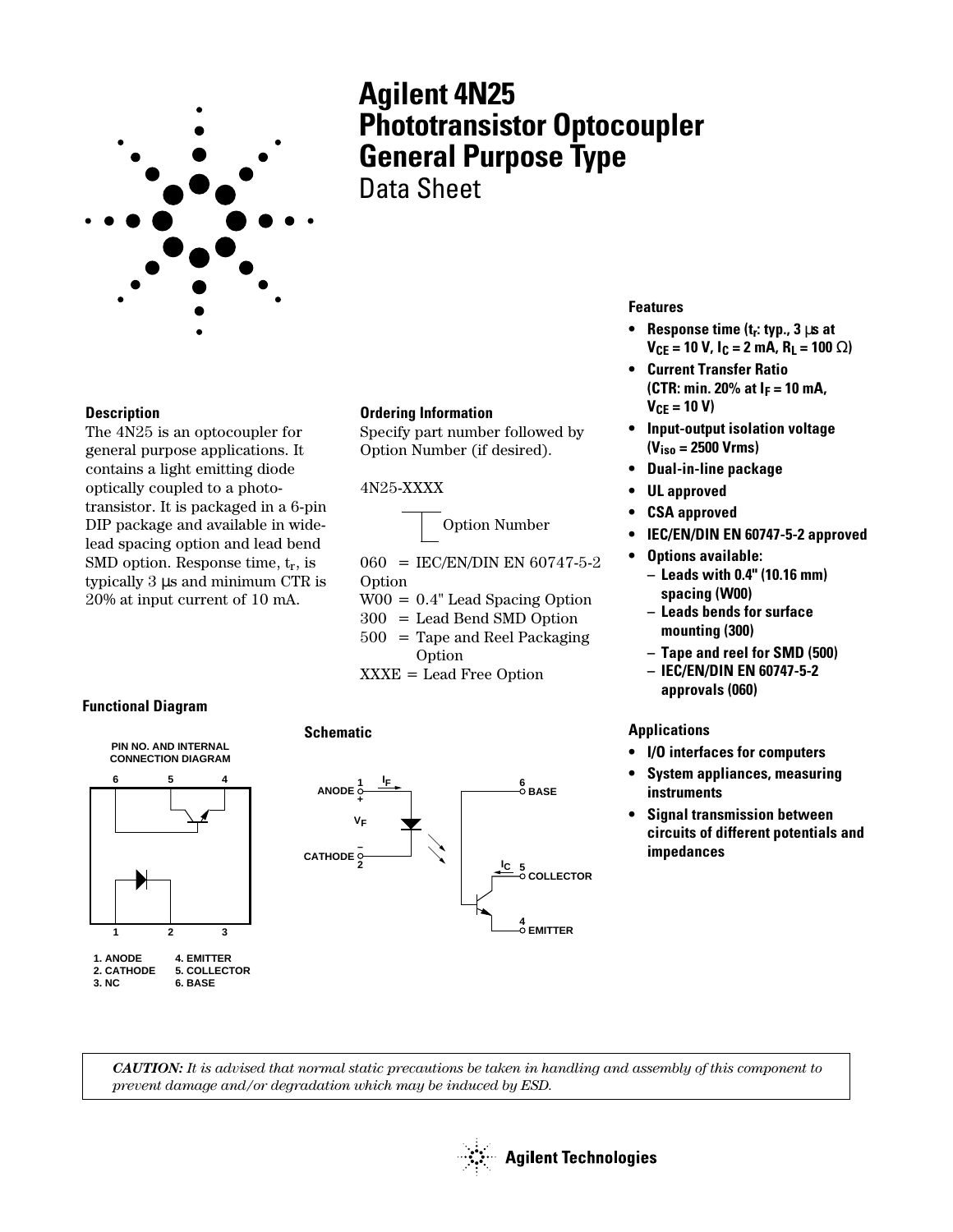#### **Package Outline Drawings**



#### **Package Outline – Option W00**



**DIMENSIONS IN MILLIMETERS AND (INCHES)**

#### **Package Outline – Option 300**



**DIMENSIONS IN MILLIMETERS AND (INCHES)**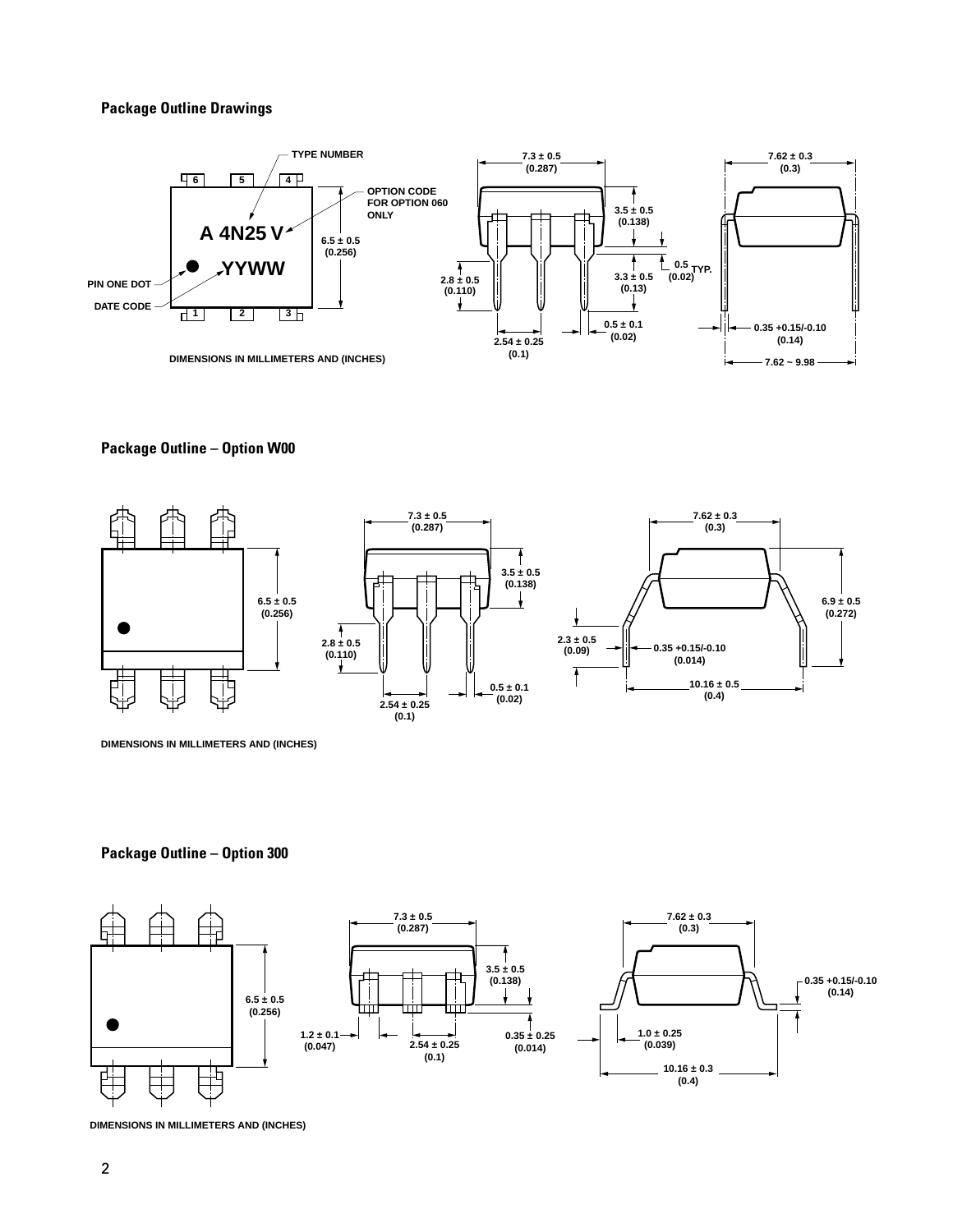### **Absolute Maximum Ratings**

| Storage Temperature, Ts                                         | $-55^{\circ}$ C to +150 $^{\circ}$ C |
|-----------------------------------------------------------------|--------------------------------------|
| Operating Temperature, TA                                       | $-55^{\circ}$ C to +100 $^{\circ}$ C |
| Lead Solder Temperature, max.<br>(1.6 mm below seating plane)   | $260^{\circ}$ C for 10 s             |
| Average Forward Current, IF                                     | $80 \text{ mA}$                      |
| Reverse Input Voltage, VR                                       | 6 V                                  |
| Input Power Dissipation, P <sub>1</sub>                         | 150 mW                               |
| Collector Current, Ic.                                          | 100 mA                               |
| Collector-Emitter Voltage, V <sub>CEO</sub>                     | 30 V                                 |
| Emitter-Collector Voltage, VECO                                 | 7 V                                  |
| Collector-Base Voltage, V <sub>CBO</sub>                        | 70 V                                 |
| <b>Collector Power Dissipation</b>                              | 150 mW                               |
| <b>Total Power Dissipation</b>                                  | 250 mW                               |
| Isolation Voltage, $V_{iso}$ (AC for 1 minute, R.H. = 40 ~ 60%) | 2500 Vrms                            |

## **Electrical Specifications (TA = 25°C)**

| <b>Parameter</b>                            | <b>Symbol</b>           | Min.               | Typ.               | Max. | <b>Units</b> | <b>Test Conditions</b>                         |
|---------------------------------------------|-------------------------|--------------------|--------------------|------|--------------|------------------------------------------------|
| <b>Forward Voltage</b>                      | VF                      |                    | 1.2                | 1.5  | ٧            | $I_F = 10$ mA                                  |
| <b>Reverse Current</b>                      | l <sub>R</sub>          |                    |                    | 10   | μA           | $V_R = 4 V$                                    |
| <b>Terminal Capacitance</b>                 | C <sub>t</sub>          |                    | 50                 |      | pF           | $V = 0, f = 1$ KHz                             |
| <b>Collector Dark Current</b>               | Iceo                    |                    |                    | 50   | nA           | $V_{CF} = 10 V, I_F = 0$                       |
| <b>Collector-Emitter Breakdown Voltage</b>  | <b>BV<sub>CEO</sub></b> | 30                 |                    |      | ٧            | $I_C = 0.1$ mA, $I_F = 0$                      |
| Emitter-Collector Breakdown Voltage         | $BV_{ECO}$              | 7                  |                    |      | ٧            | $I_E = 10 \mu A$ , $I_F = 0$                   |
| Collector-Base Breakdown Voltage            | <b>BV<sub>CBO</sub></b> | 70                 |                    |      | ٧            | $I_C = 0.1$ mA, $I_F = 0$                      |
| <b>Collector Current</b>                    | Ic.                     | $\overline{2}$     |                    |      | mA           | $I_F = 10$ mA                                  |
| *Current Transfer Ratio                     | CTR                     | 20                 |                    |      | $\%$         | $V_{CF} = 10 V$                                |
| <b>Collector-Emitter Saturation Voltage</b> | $V_{CE(sat)}$           |                    | 0.1                | 0.5  | v            | $I_F = 50$ mA, $I_C = 2$ mA                    |
| Response Time (Rise)                        | $t_{r}$                 |                    | 3                  |      | μs           | $V_{CE} = 10 V, l_C = 2 mA$                    |
| Response Time (Fall)                        | tf                      |                    | 3                  |      | μs           | $R_1 = 100 \Omega$                             |
| <b>Isolation Resistance</b>                 | $R_{iso}$               | $5 \times 10^{10}$ | $1 \times 10^{11}$ |      | Ω            | <b>DC 500 V</b><br>$40 \sim 60\% \text{ R.H.}$ |
| <b>Floating Capacitance</b>                 | $C_f$                   |                    |                    |      | pF           | $V = 0, f = 1$ MHz                             |

\* CTR = 
$$
\frac{I_C}{I_F} \times 100\%
$$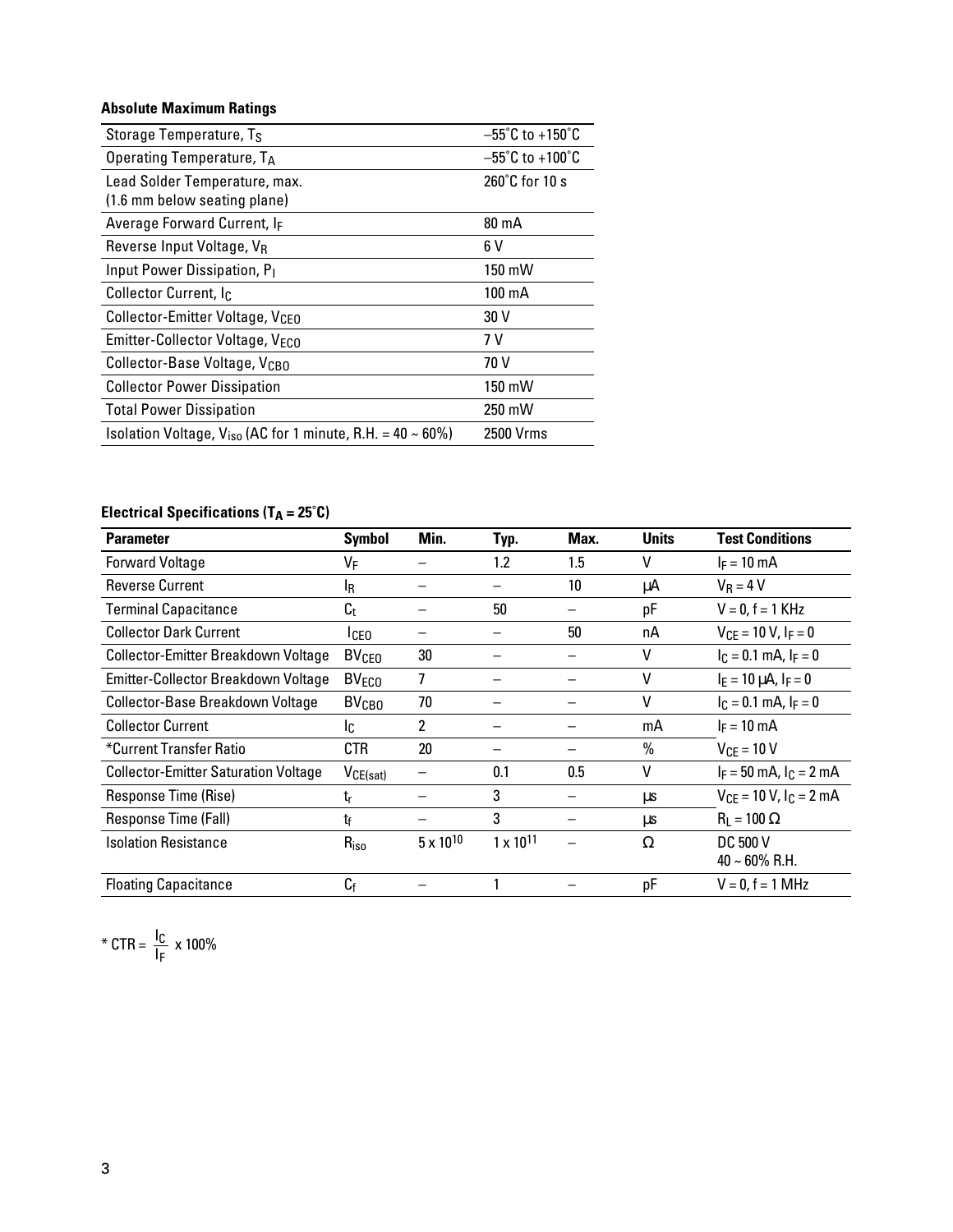



**Figure 1. Forward current vs. temperature. Figure 2. Collector power dissipation vs. temperature.**



**Figure 3. Forward current vs. forward voltage.**







**Figure 4. Current transfer ratio vs. forward current.**



**Figure 6. Relative current transfer ratio vs. temperature.**



CEO-COLLECTOR DARK CURRENT-A **ICEO – COLLECTOR DARK CURRENT – A 10-6 5 VCE = 10 V 10-7 5 10-8 5 10-9 5 10-10 5 10-11 5 10-12 5**  $10^{-13}$  $-55$ **-55 -25 80 125 0 40 100 20 TA – AMBIENT TEMPERATURE – °C**



**Figure 7. Collector-emitter saturation voltage vs. temperature.**



**Figure 9. Response time vs. load resistance.**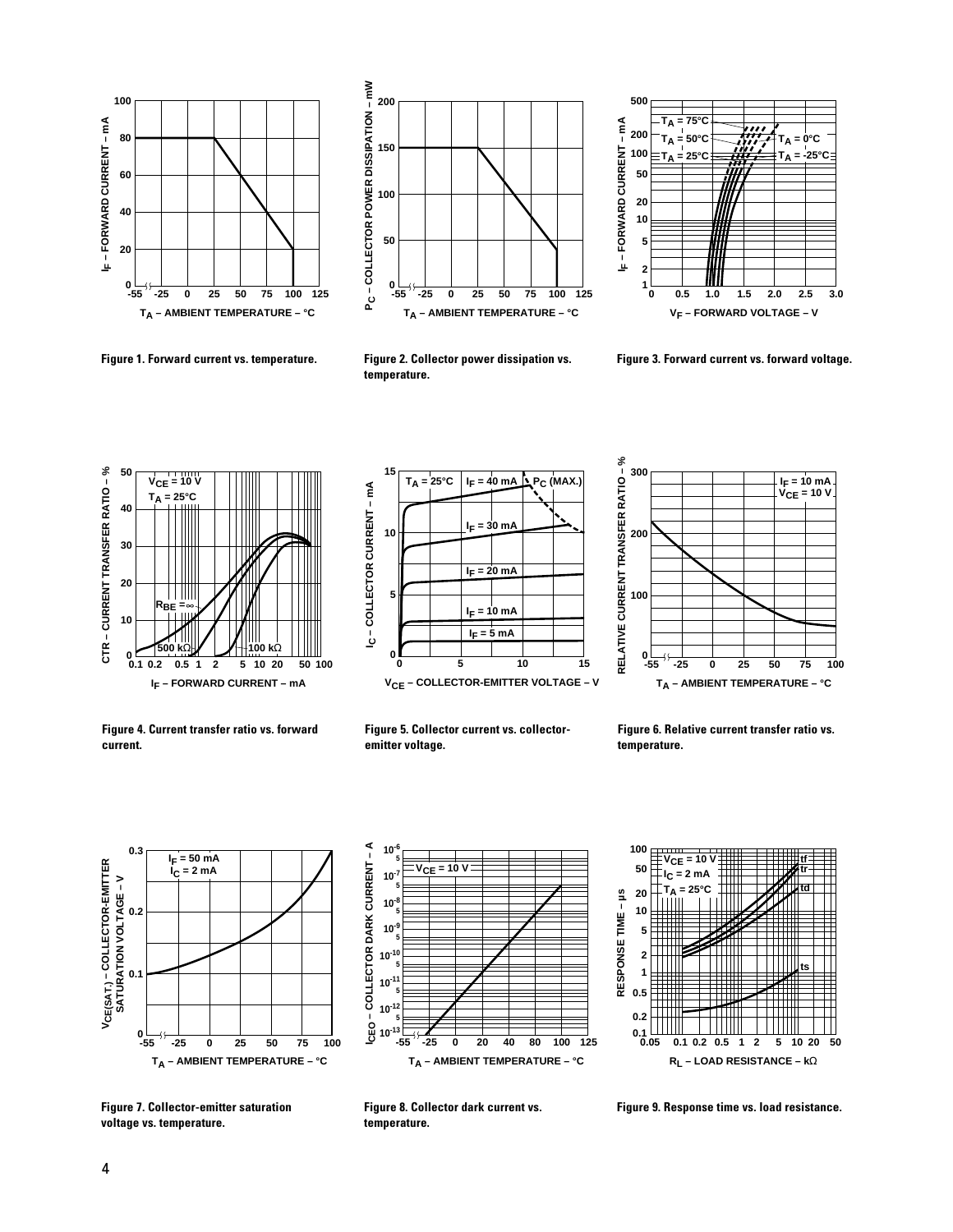

**Figure 10. Frequency response.**

**Figure 11. Collector-emitter saturation voltage vs. forward current.**